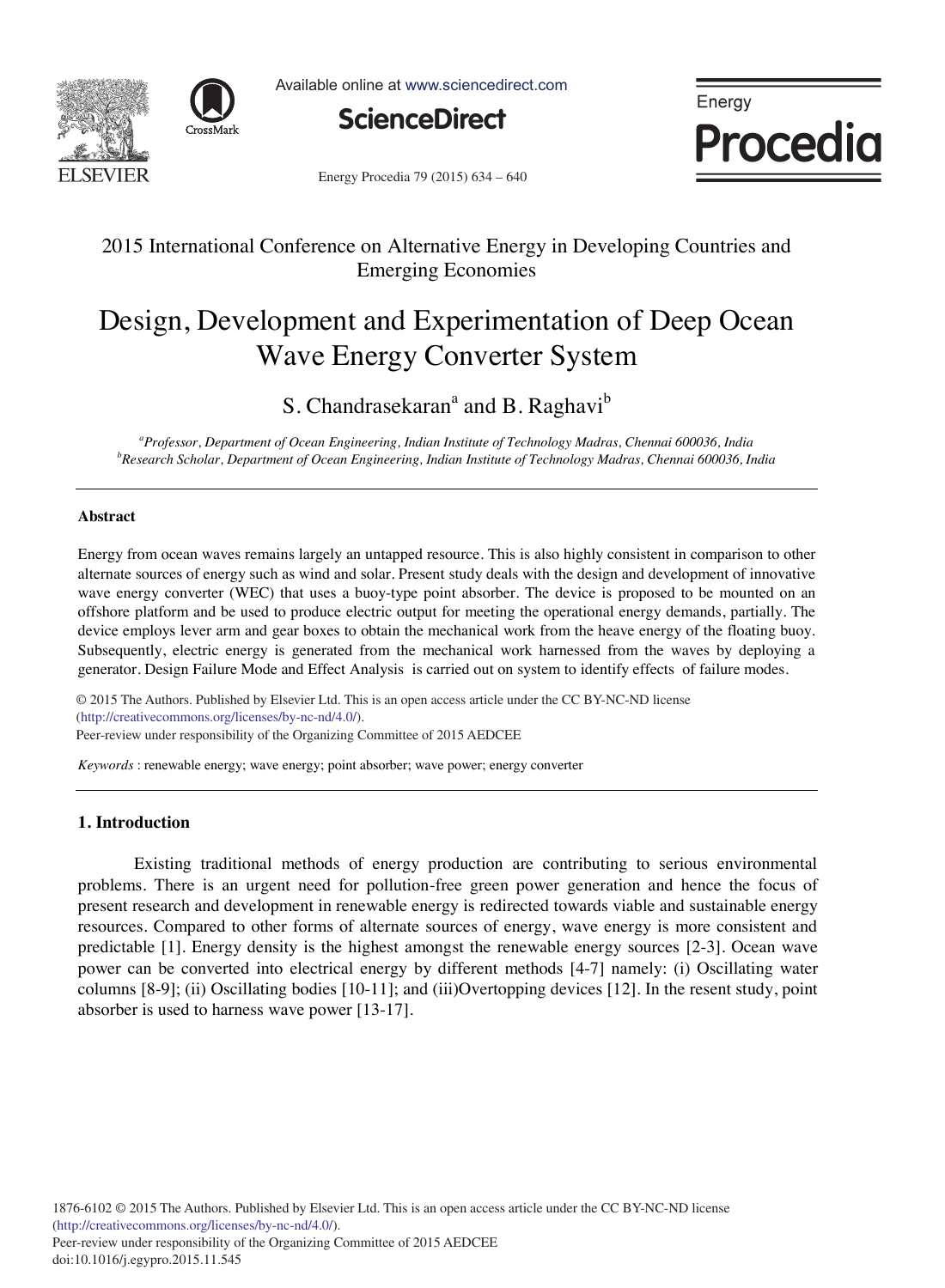## **2. Methodology**

Fig.1 shows the experimental setup of the proposed device. Horizontal cylindrical buoy (1) with an extended fin is connected to an oscillating lever arm (2) through the connector. This buoy is used for capturing wave energy in the heave mode. In order to convert the reciprocating vertical motion of the buoy to rotary motion, unidirectional gear assembly (4) is deployed. A flywheel (7) is also used to rectify the discontinuous flow of power. A permanent magnet DC generator (6) is used to generate electric power by the principle of electromagnetic induction. Effective mass of the buoy is reduced when the approaching waves passes, due to the increase in the surrounding water level. The lever arm becomes unbalanced between its two ends. Due to the imbalance created, counter weights (5) pull the buoy, which oscillates the arm in one direction. Similarly, the arm oscillates in the other direction when the wave trough approaches the buoy. In this manner, displacement of the buoy is converted into an alternative rotation by the oscillating lever arm. Unidirectional rotation of low speed and high torque is converted to high speed rotation with a step-up gearbox (3). Stepped up rotary output is coupled with the shaft of the permanent magnet generator through a flywheel to produce electric energy. Load is connected across the generator, which identifies the presence when the bulb glows. Power analyzer is deployed to detect the electric power across the load. A rpm sensor is used to measure the rpm generated by the set up.



Fig.1. Experimental setup of the proposed device

## **3. Conceptual design**

Experimental investigations are carried out on the scaled model of the proposed device in the random wave cum current flume at Dept. of Ocean Engineering, IIT Madras, India. Horizontal cylindrical buoy is used with an extended fin to capture the incident wave energy in the heave direction. An oscillating lever arm, consisting of a straight frame pivoted at its middle is employed. Buoy is attached to one end while a counter-mass assembly is attached to the other. Gear box is used to convert bi-directional motion of the alternatively rotating arm of the shaft into continuous unidirectional rotary motion. The step-up gear box used in the design is capable of increasing the rpm of the input shaft. The lever arm stalls at its positive and negative extreme positions when it oscillates due to the buoy's interaction with the approaching waves; hence power generation at these extreme positions is not successful. A flywheel is used for enabling a continuous flow of power. Table 1 shows the summary of design parameters of the components of the proposed system.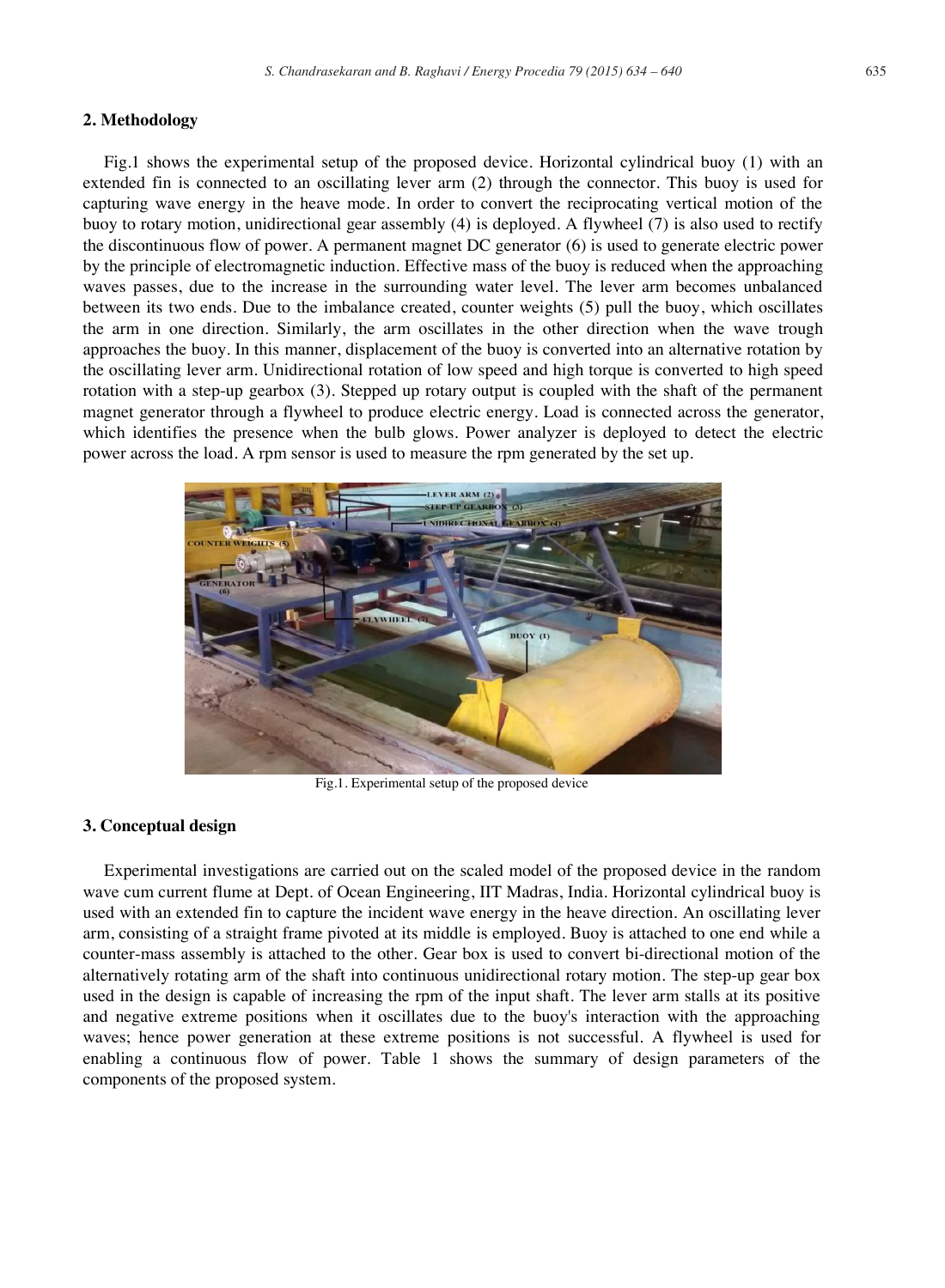| <b>Wave flume</b> | <b>Buoy</b>      | Lever arm        | <b>Gear box</b>    | <b>Flywheel</b>       | <b>DC</b> Generator |
|-------------------|------------------|------------------|--------------------|-----------------------|---------------------|
| Flume Width:      | Material:        | Material:        | Input gear module: | <b>Flywheel Mass:</b> | Rated power:        |
| 2m                | Mild steel       | steel            | $2.5 \text{ mm}$   | 16kg                  | 0.25KW              |
| Flume length:     | Buoy length:     | Arm length:      | Gear face width:   | Material: steel       | Rated Current: 8A   |
| 40 <sub>m</sub>   | 1.6 <sub>m</sub> | 2.7 <sub>m</sub> | 25 <sub>mm</sub>   | Diameter: 300mm       | Rated voltage:      |
| Water depth:      | Buoy diameter:   | Counter          | UD gearbox speed   | Face Width: 25mm      | 24v                 |
| 1 <sub>m</sub>    | 0.8 <sub>m</sub> | weight: 45kg     | ratio: 9           | Maximum RPM           | Speed: 600r/min     |
| Maximum wave      | Buoy weight:     |                  | Step-up gearbox    | estimated: 600        | Connection:         |
| period: 3s        | 65kg             |                  | speed ratio: 12    |                       | <b>PMDC</b>         |
| Maximum wave      | Fin length:      |                  |                    |                       |                     |
| height: 30cm      | 0.5 <sub>m</sub> |                  |                    |                       |                     |

Table 1. Summary of design parameters of the components

## **4. Failure Mode and Effect Analysis (FMEA) of proposed Deep Ocean Wave Energy Converter System**

The proposed system is also investigated for potential failure in operation using design FMEA. This is a systematic tool for identifying the effects of a potential failure (or) the product [18]. Design FMEA is most effective when applied before the design of the product is released [19]. Three major variables namely: (1) Severity, S; (2) Occurrence, O; and (3) Detection, D, used in the study are rated on a 10 point scale. Severity is a rating that corresponds to the seriousness of an effect of a potential failure. Rating of severity as 1 means no effect and 10 means most hazardous. Occurrence rating corresponds to the rate at which a cause and its failure will occur in the design life of the overall system. Rating of occurrence as 1 means that the failure is unlikely and that of 10 means it is certain. Detection rating corresponds to the probability that the detection methods or existing control mechanisms will detect the potential failure even before it occurs. Rating of detection as 1 implies that the existing controls will detect the failure and that of 10 implies that it is certain that controls will not detect the failures. Product of the above three variables gives the Risk Priority Number (RPN), which is useful in identifying the critical components according to the order of Risk. The detailed FMEA report of the proposed device is shown in Table 2.

| component                       | <b>Function or</b><br>process                                 | <b>Failure</b><br>Mode                               | <b>Effects</b>                                     | S              | $\Omega$      | <b>Cause of</b><br>failure              | <b>Controls</b>                                        | D      | R<br>P<br>N | Recommend<br>-ed Action                                             |
|---------------------------------|---------------------------------------------------------------|------------------------------------------------------|----------------------------------------------------|----------------|---------------|-----------------------------------------|--------------------------------------------------------|--------|-------------|---------------------------------------------------------------------|
| Buoy                            | Gives<br>displacement<br>in heave<br>motion                   | Does not give<br>desired<br>displacement<br>& force  | Power at<br>low voltage<br>/ no power<br>generated | 4              | 3             | Faulty design<br>or less wave<br>energy | Check buoy<br>design $&$<br>wave energy<br>properly    | $\tau$ | 84          | Rigorous<br>testing in lab<br>as well as in<br>wave basin           |
| Lever arm                       | Converts<br>displacement<br>into<br>oscillatory<br>motion     | Seizes during<br>oscillation/<br>pivot pin<br>breaks | less power<br>output or<br>no power<br>output      | $\overline{4}$ | 3             | Rusting/wave<br>of high<br>amplitude    | galvanization<br>& balancing<br>with counter<br>weight | 6      | 72          | Routine<br>maintenance<br>$\&$ testing to<br>find counter<br>weight |
| Uni-<br>directional<br>gear box | Bi-directional<br>rotation into<br>unidirectional<br>rotation | Broken tooth                                         | no power<br>output                                 | 3              | $\mathcal{E}$ | wear or<br>manufacturing<br>faults      | Check<br>design and<br>lubricate<br>properly           | 6      | 54          | Rigorous<br>testing in lab                                          |

Table 2. Detailed failure mode and effects analysis worksheet of the Deep Ocean Wave Energy Converter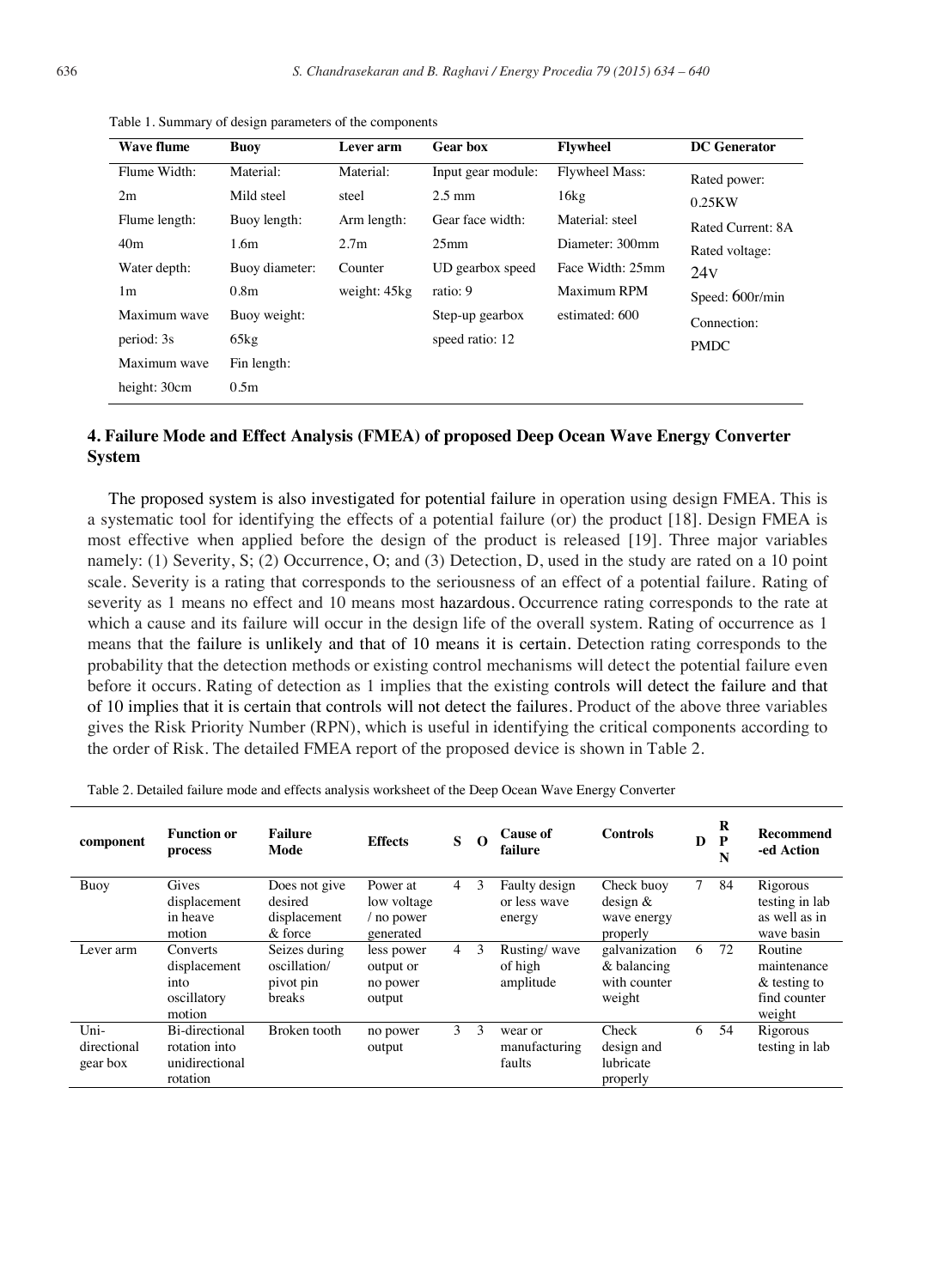| Step-up<br>gearbox      | Increases the<br>speed of<br>rotation                                          | Broken tooth                                                     | no power<br>output                                 | 2              | $\mathcal{E}$  | Wear or<br>manufacturing<br>faults                              | Check<br>design and<br>lubricate<br>properly       | 6              | 36 | Rigorous<br>testing in lab                                         |
|-------------------------|--------------------------------------------------------------------------------|------------------------------------------------------------------|----------------------------------------------------|----------------|----------------|-----------------------------------------------------------------|----------------------------------------------------|----------------|----|--------------------------------------------------------------------|
| <b>Bearings</b>         | Helps in<br>running the<br>device<br>smoothly                                  | Damaged ball                                                     | Efficiency<br>gets<br>reduced                      | 3              | 2              | Manufacturing<br>faults                                         | Check<br>design<br>properly                        | 6              | 36 | Rigorous<br>testing in lab                                         |
| Shaft                   | Mechanical<br>component for<br>transmitting<br>torque and<br>rotation          | Shaft<br>breakage                                                | no power<br>output                                 | 3              | 2              | Excessive<br>torque/<br>Inadequate<br>lubrication/<br>corrosion | Check<br>design,<br>lubrication &<br>galvanization | $\overline{5}$ | 30 | Routine<br>maintenance                                             |
| Nutts &<br><b>Bolts</b> | Holds<br>components<br>together                                                | Fracture                                                         | detached<br>components                             | 3              | $\overline{2}$ | Rusting or<br>excessive<br>loading                              | galvanization                                      | 5              | 30 | Routine<br>maintenance                                             |
| Flywheel                | Reduces the<br>fluctuation in<br>power output                                  | Does not<br>reduce<br>fluctuation in<br>power output<br>properly | Less<br>smooth<br>power<br>output                  | $\mathfrak{2}$ | 2              | Poor design                                                     | Check<br>design<br>properly                        | 6              | 24 | Redesign<br>flywheel<br>according to<br>power to be<br>transmitted |
| Electrical<br>generator | <b>Transforms</b><br>rotational<br>kinetic energy<br>into electrical<br>energy | Faulty<br>armature<br>wiring                                     | less power<br>or no power<br>generated             | 2              | 2              | Manufacturing<br>faults                                         | Check<br>wirings<br>properly                       | 6              | 24 | Proper<br>inspection<br>required                                   |
| <b>Bulbs</b>            | Loads the<br>electrical<br>system                                              | <b>Bulb</b> burns<br>out                                         | N <sub>o</sub><br>electrical<br>power<br>detection | $\mathbf{1}$   | 2              | Over-voltage<br>or voltage<br>fluctuations                      | Check for<br>rated power                           | $\overline{5}$ | 10 | Replace after<br>the incident                                      |

### **5. Results**

A 1:6 scaled model of the proposed wave energy converter is designed, fabricated and tested in 2m deep wave flume at Indian Institute of Technology Madras, India. Buoy of length 1.6 m and weight 165 kg is used for the experimental analysis. Counter weight of 45 kg is used to activate the reciprocating motion of the rotating arm. An 8-pole permanent magnet DC generator unit is used as the electricity generating unit and electrical bulbs are used as loading units. Generated electrical power is recorded using a power analyzer. The device's responses for varying parameters are presented. Fig. 2 shows the comparison of mechanical power output for different wave heights and buoy position  $(0^0, 16^0, 32^0, 32^0)$ 48<sup>0</sup>) with respect to the wave approach angle, respectively. Plots are drawn for comparing the electrical power output of the system for varying lengths of the lever arm of 1 m and 1.7 m under the wave height and period of (0.3m, 3s); results are shown in Fig. 3. While Fig.4 shows the average mechanical power produced for different angles of rotations of the buoy for 0.30m wave height, 3s wave period and 1.7m arm length, Table 3 shows the wave power, mechanical power and the efficiency of the system for different cases considered for the present study. The device shows a maximum efficiency of 23.47% at  $32<sup>0</sup>$  angle of rotation of the buoy for 1.7 m arm length.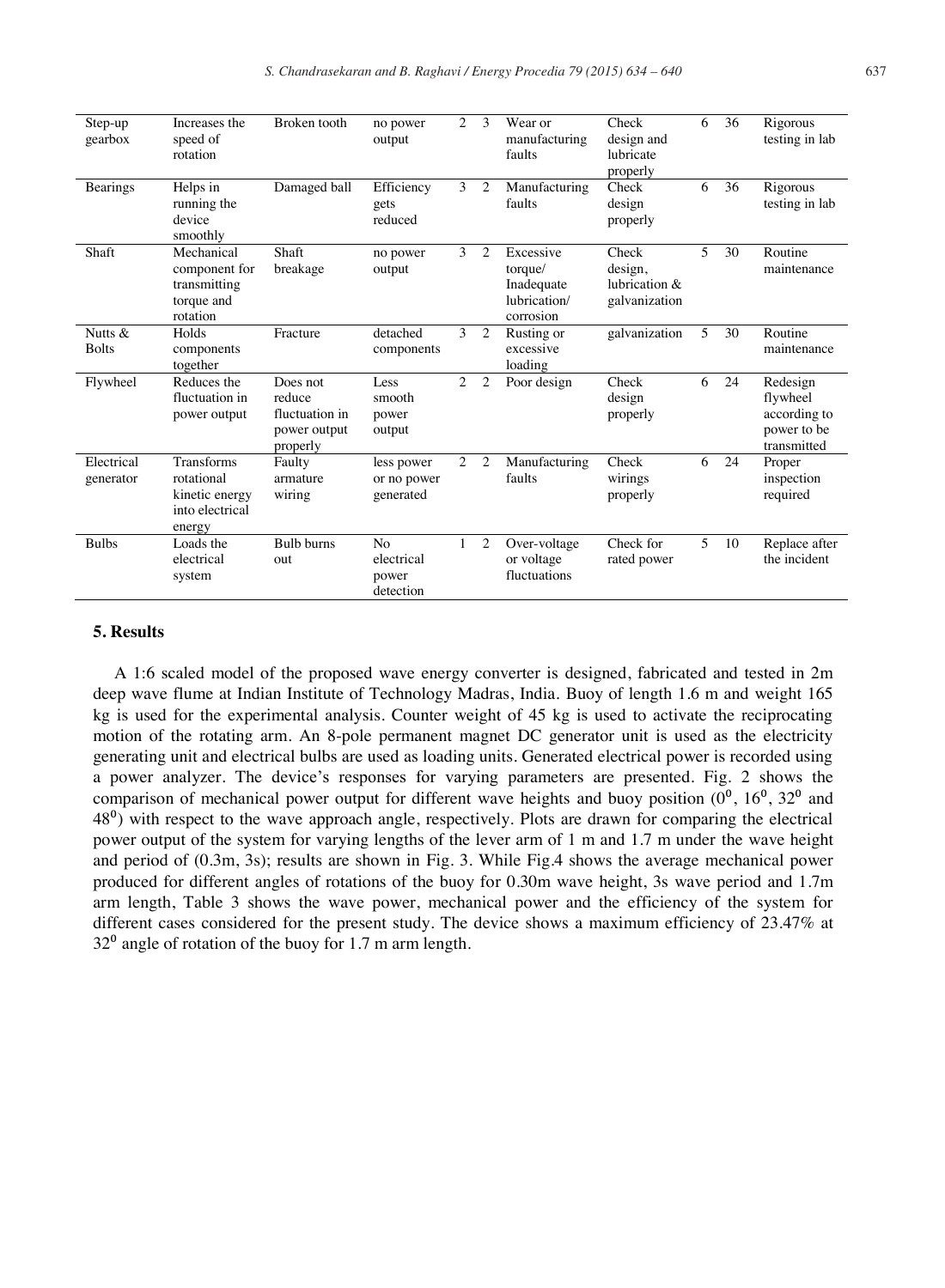

Fig. 2.Variation of mechanical power output for different wave heights





Fig. 4. Variation of mechanical power for angles of rotation of the buoy

| Table 3. Wave power, mechanical power and efficiency for angles of rotation of the buoy |  |  |  |
|-----------------------------------------------------------------------------------------|--|--|--|
|                                                                                         |  |  |  |

| Angle of rotation of | Wave         | <b>Time</b> | <b>Lever</b> arm | <b>Wave</b> | <b>Mechanical</b>                                                      | <b>Efficiency</b> |
|----------------------|--------------|-------------|------------------|-------------|------------------------------------------------------------------------|-------------------|
| the buoy $(°)$       | amplitude(m) | period(s)   | length(m)        | power (W)   | power (W)                                                              | $(\%)$            |
|                      | 0.24         | 3           | 1.0              | 165.08      | 15.07                                                                  | 9.13              |
|                      | 0.24         | 3           | 1.7              | 165.08      | 31.98                                                                  | 19.37             |
| $0^{\circ}$          | 0.27         | 3           | 1.0              | 208.93      | 22.63                                                                  | 10.83             |
|                      | 0.27         | 3           | 1.7              | 208.93      | 41.11                                                                  | 19.68             |
|                      | 0.30         | 3           | 1.0              | 257.94      | 33.52                                                                  | 13.00             |
|                      | 0.30         | 3           | 1.7              | 257.94      | 40.25                                                                  | 15.61             |
|                      | 0.24         | 3           | 1.0              | 165.08      | 28.63                                                                  | 17.34             |
|                      | 0.24         | 3           | 1.7              | 165.08      | 31.38                                                                  | 19.01             |
| 16°                  | 0.27         | 3           | 1.0              | 208.93      | 33.37                                                                  | 15.97             |
|                      | 0.27         | 3           | 1.7              | 208.93      | 46.58                                                                  | 22.29             |
|                      | 0.30         | 3           | 1.0              | 257.94      | 43.32                                                                  | 16.80             |
|                      | 0.30         | 3           | 1.7              | 257.94      | 20.04<br>51.69<br>165.08<br>25.26<br>15.30<br>165.08<br>38.74<br>23.47 |                   |
|                      | 0.24         | 3           | 1.0              |             |                                                                        |                   |
|                      | 0.24         | 3           | 1.7              |             |                                                                        |                   |
|                      | 0.27         | 3           | 1.0              | 208.93      | 29.62                                                                  | 14.18             |
| $32^{\circ}$         | 0.27         | 3           | 1.7              | 208.93      | 48.39                                                                  | 23.16             |
|                      | 0.30         | 3           | 1.0              | 257.94      | 40.64                                                                  | 15.75             |
|                      | 0.30         | 3           | 1.7              | 257.94      | 49.14                                                                  | 19.05             |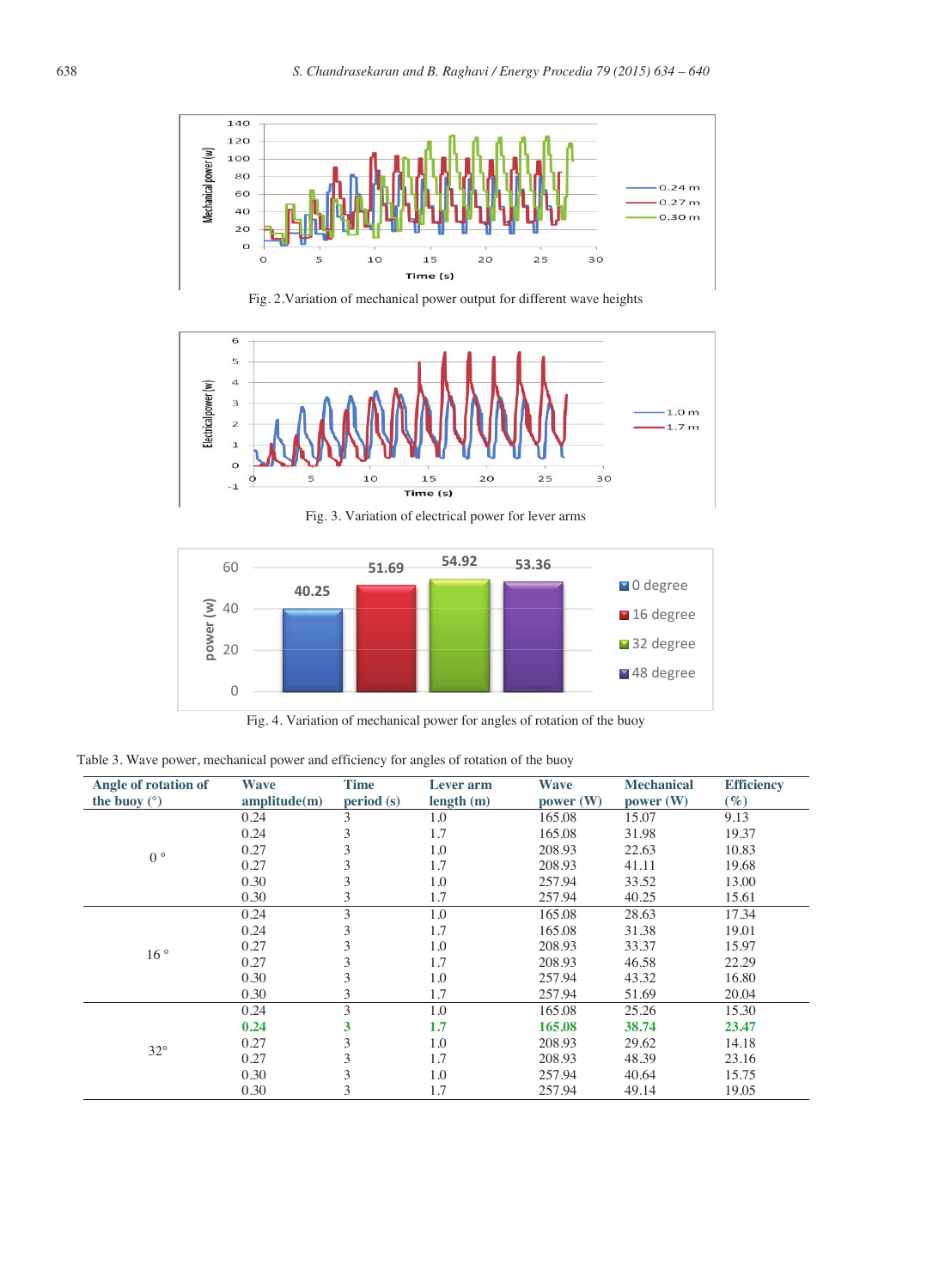| 0.24 | $1.0\,$ | 165.08 | 16.22 | 9.82  |  |
|------|---------|--------|-------|-------|--|
| 0.24 | 1.7     | 165.08 | 37.31 | 22.60 |  |
| 0.27 | 0.1     | 208.93 | 22.38 | 10.71 |  |
| 0.27 | 1.1     | 208.93 | 39.86 | 19.08 |  |
| 0.30 | 0.1     | 257.94 | 34.51 | 13.38 |  |
| 0.30 |         | 257.94 | 53.36 | 20.69 |  |
|      |         |        |       |       |  |

## **6. Conclusions**

Experimental investigations of scaled model of the proposed wave energy converter device are carried out for different wave height, period and lever arm length; angle of the buoy with respect to the wave approach angle are also varied during the study. Mechanical and electrical outputs of the system are recorded for different wave heights varying from 0.24-0.30 m and with the time period of 3 s. It is seen that there is an increase in the power output for increase in wave heights. It also seen that the output is maximum for the lever arm of 1.7m. Proposed device produces maximum average power at  $32^{\circ}$ compared to other degrees of rotation. Maximum mechanical power produced by the system is about 127.08 watts, as measured on the scaled model. Overall, mechanical efficiency of the device is determined as 23.47%. Design FMEA shows floating buoy as the most vulnerable part with the RPN of 84. Recommended actions focus on the rigorous testing of the buoy in lab for robust design of the buoy.

### **Acknowledgements**

Authors sincerely thank the Earth System Science Organization, Ministry of Earth Sciences, Government of India for extending the financial support to conduct this research.

## **References**

- [1] Robin Pelc, Rod M.Fujita. Renewable energy from the ocean. *Marine Policy* 2002; **26**:471–479.
- [2] Alain Cle´ment, Pat McCullen, Anto´nio Falca˜o, et al. Wave energy in Europe: current status and perspectives. *Renewable and Sustainable Energy Reviews* 2002; **6**(5):405–431.
- [3] T. W. Thorpe. A brief review of wave energy, Technical report no. R120, Energy Technology Support Unit (ETSU), A report produced for the UK Department of Trade and Industry 1999.
- [4] B Drew, A R Plummer, M N Sahinkaya. A review of wave energy converter technology. Proceedings of the Institution of Mechanical Engineers, Part A. *Journal of Power and Energy* 2009; **223**(8):887-902.
- [5] Johannes Falnes. A review of wave-energy extraction. *Marine Structures* 2007; **20**(4):185–201.
- [6] Falca, F.De.O. Wave energy utilization: A review of the technologies. *Renewable and Sustainable Energy Reviews* 2009; **14**(3):899-918.
- [7] T. Brekker, A. Joanne, H. Han. Ocean wave energy overview and research at Oregon State University. *Power Electron. Mach. Wind Appl., Lincoln, NE, USA* 2009.
- [8] Hervé Martins-rivas, Chiang C. Mei. Wave power extraction from an oscillating water column along a straight coast. *Ocean Engineering* 2009; **36**(6-7):426–433.
- [9] O. Malmo, A. Reitan. Wave-power absorption by an oscillating water column in a channel. *Journal of Fluid Mechanics* 1985; **158**:153- 175.
- [10] Pizer, D.J. Maximum wave-power absorption of point absorbers under motion constraints. *Applied Ocean Research* 1993; **15**(4):227-234.
- [11] M. Vantorre, R. Banasiak, R. Verhoeven. Modelling of hydraulic performance and water energy extraction by a point absorber in heave. *Applied Ocean Research* 2004; **26:**61–72.